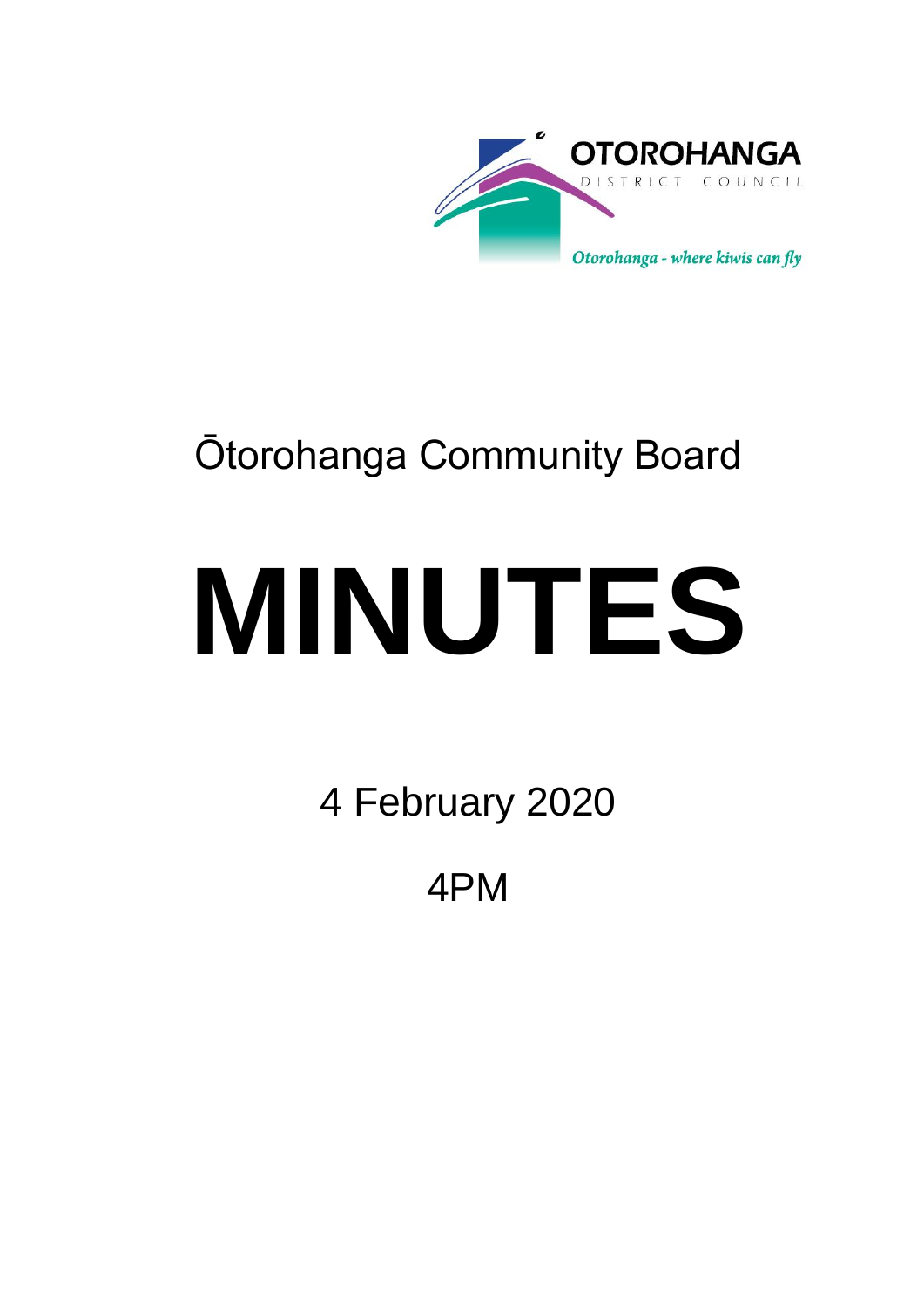# **ŌTOROHANGA COMMUNITY BOARD**

4 February 2020

Minutes of an Ordinary meeting of the Ōtorohanga Community Board held in the Council Chambers, Maniapoto Street, Ōtorohanga on 4 February 2020 commencing at 4.00pm.

Tanya Winter **CHIEF EXECUTIVE**

**MINUTES**

**ORDER OF BUSINESS:**

| <b>ITEM</b>                                       |                                                                                              | <b>PAGE</b>  |
|---------------------------------------------------|----------------------------------------------------------------------------------------------|--------------|
| <b>PRESENT</b>                                    |                                                                                              | 1            |
| <b>IN ATTENDANCE</b>                              |                                                                                              | 1            |
| <b>APOLOGIES</b>                                  |                                                                                              | 1            |
| <b>DECLARATION OF INTEREST</b>                    |                                                                                              | 1            |
| <b>PUBLIC FORUM</b>                               |                                                                                              | 1            |
| <b>CONFIRMATION OF MINUTES - 11 DECEMBER 2019</b> |                                                                                              | $\mathbf{1}$ |
|                                                   |                                                                                              |              |
| <b>ITEM 8</b>                                     | <b>CHAIRPERSONS REPORT - VERBAL</b>                                                          | 3            |
| <b>ITEM 9</b>                                     | <b>SPARC APPOINTMENT</b>                                                                     | 3            |
| <b>ITEM 10</b>                                    | UPDATE ON THE OTOROHANGA COMMUNITY BOARD WALK AROUND<br><b>ŌTOROHANGA</b>                    | 3            |
| <b>ITEM 11</b>                                    | ROUTINE CIVIL DEFENCE AND EMERGENCY MANAGEMENT REPORT FOR<br><b>OCTOBER TO DECEMBER 2019</b> | 4            |
| <b>ITEM 12</b>                                    | ROUTINE BUILDING CONTROL REPORT OCTOBER TO DECEMBER 2019                                     | 4            |
| <b>ITEM 13</b>                                    | ROUTINE PLANNING REPORT FOR OCTOBER TO DECEMBER 2019                                         | 4            |
| ITEM 14                                           | ROUTINE ANIMAL CONTROL OFFICERS REPORT FOR OCTOBER TO<br><b>DECEMBER 2019</b>                | 4            |
| <b>ITEM 15</b>                                    | ROUTINE WATER SERVICES & COMMUNITY FACILITIES REPORT AUGUST<br>TO NOVEMBER 2019              | 4            |
| <b>ITEM 16</b>                                    | ROUTINE ROAD SAFETY REPORT AUGUST TO NOVEMBER 2019                                           | 4            |
| <b>ITEM 17</b>                                    | <b>ROUTINE REPORT ON ROADING AUGUST TO NOVEMBER 2019</b>                                     | 4            |
|                                                   | <b>BOARD MEMBER UPDATE</b>                                                                   | 5            |
|                                                   |                                                                                              |              |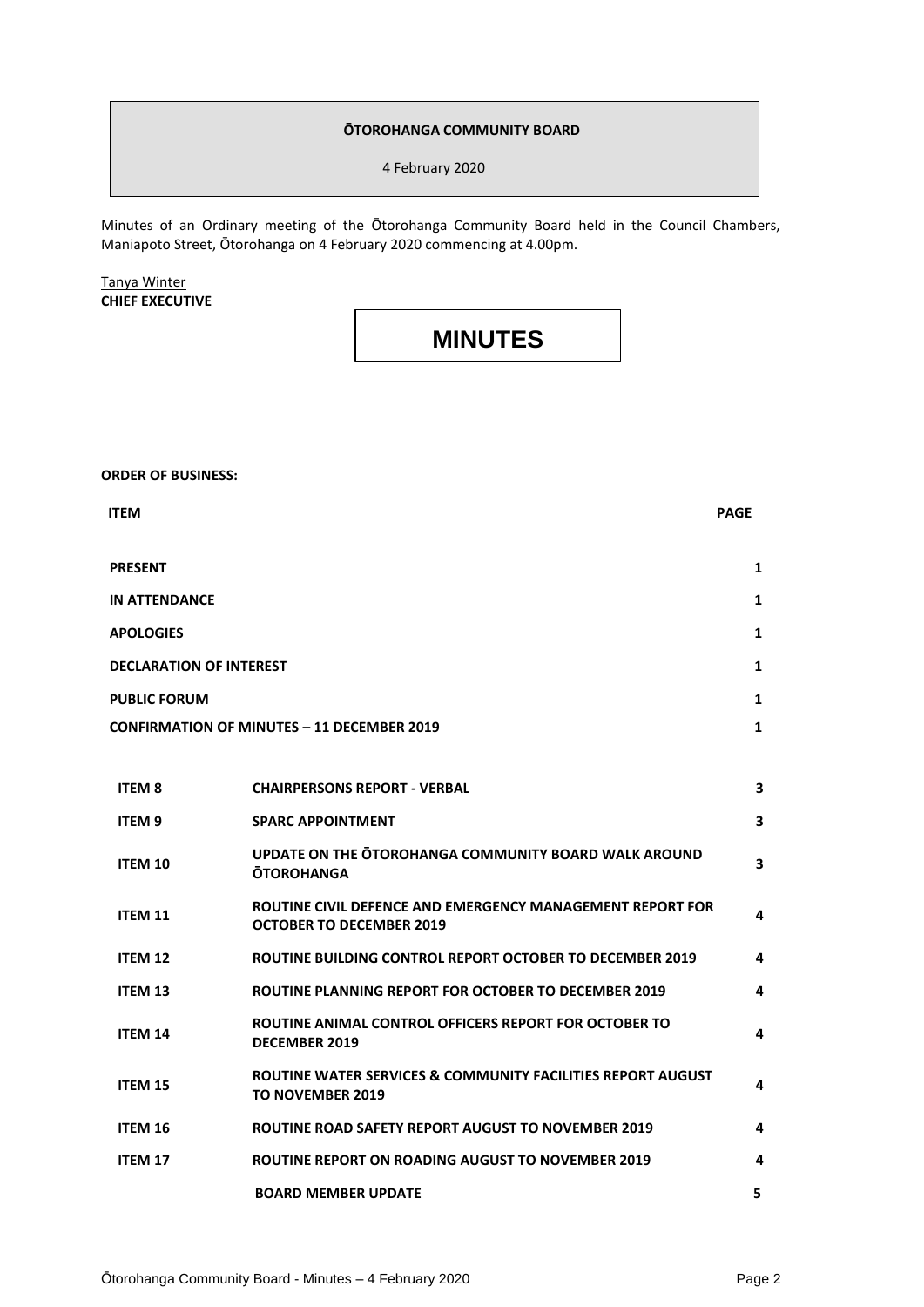# **PRESENT**

Mr. N Gadd (Chair), Cr. Christison, Mrs. K Brown-Merrin, Mr. P Coventry, Mr. A Buckman

# **IN ATTENDANCE**

His Worship the Mayor MM Baxter, Ms. T Winter (Chief Executive), Messrs. R Brady (Group Manager Engineering), J le Fleming (Community Facilities Officer), and Miss. N Martinsen (Committee Secretary).

The Chair declared the meeting open and welcomed those present.

## **APOLOGY**

An apology was received from Councillor McConnell.

#### **DECLARATION OF INTEREST**

The Chair asked members whether they had any Declarations of conflicts of interest.

No declarations of conflict of interest were received.

#### **PUBLIC FORUM**

No members of the public were present at the commencement of the meeting.

#### **CONFIRMATION OF MINUTES - 11 DECEMBER 2019**

**Resolved** that the Minutes of the meeting of the Ōtorohanga Community Board held on 11 December 2019, as circulated be approved as a true and correct record of that meeting and the recommendations contained therein be adopted.

**Mr. Coventry / Cr Christison**

#### **ITEM 8 CHAIRPERSONS REPORT – VERBAL**

The Chair mentioned the following -

- a) Very impressed with the Community Spirit in Ōtorohanga Ross Cumpstone volunteered to do hay bailing for the Riding for the Disabled.
- b) The barbeque at the Jim Barker Playground has been finished there was an official opening.

#### **ITEM 9 SPARC APPOINTMENT**

Group Manager Engineering summarised his report. He asked for this to be taken as read and whether members had any questions.

The Chair queried who is on the committee.

Group Manager Engineering responded Katrina Christison representing Council, Alan Buckman representing Community Board, Gabrielle Morgan & Wikitoria Tane representing Ngehehenui Regional Management Committee, Grant Blackie –Waikato Regional Council, Rob Bullick - NZTA, Roger Brady representing Council Staff and Chair of the group.

**Resolved** that Alan Buckman be appointed to the Ōtorohanga Stopbank Reserve Management Plan Working Group as the Ōtorohanga Community Board Member, and Wikitoria Tane as an additional representative of Nehenehenui Regional Management Committee.

**Mrs. Brown-Merrin / Mr. Coventry**

#### **ITEM 10 UPDATE ON THE ŌTOROHANGA COMMUNITY BOARD WALK AROUND OTOROHANGA**

The Community Facilities Officer referred members to the update and asked whether they have any questions on the report.

During discussion on the completion date of the service requests the Community Facilities Officer gave an update of the following -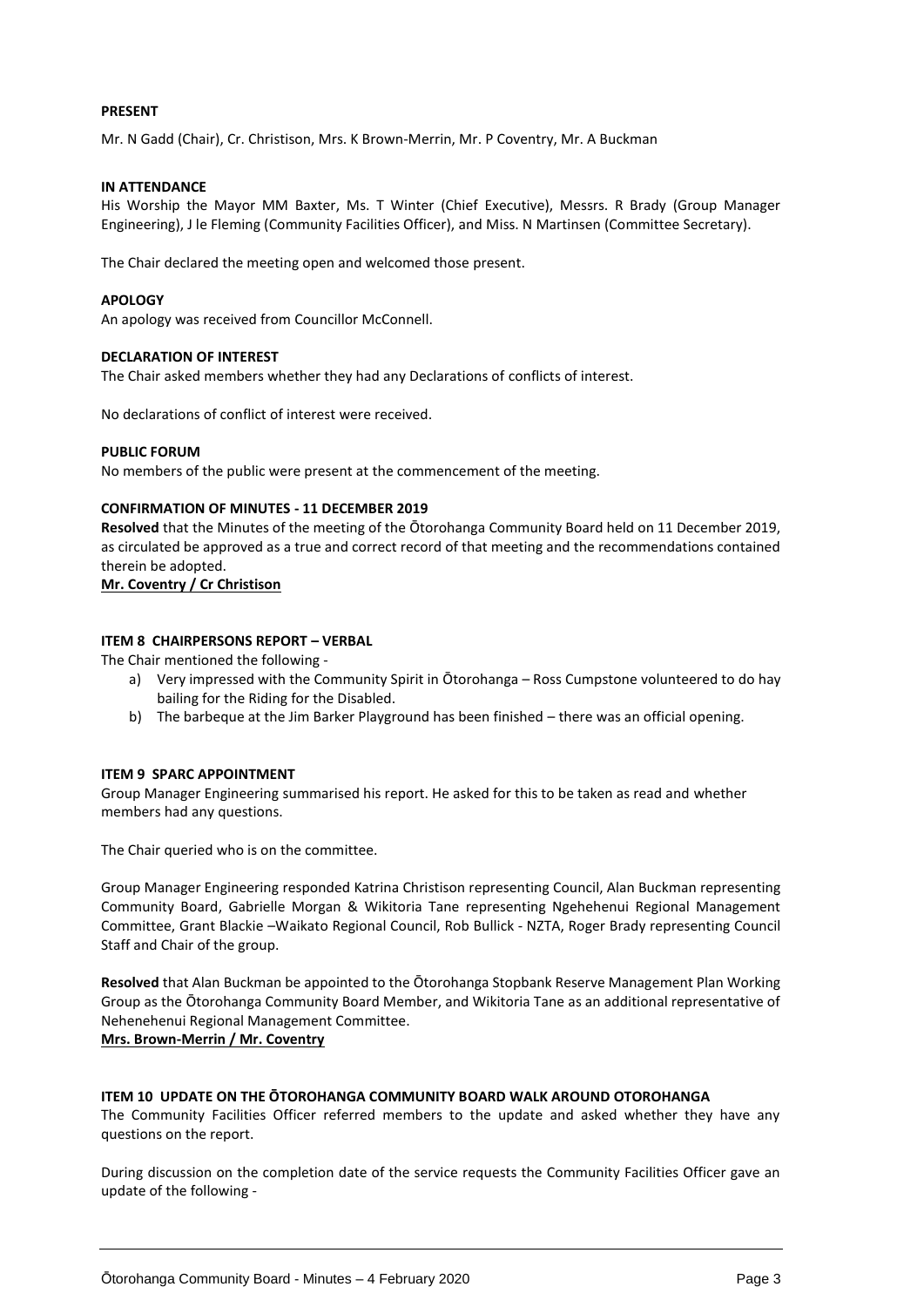- Otorohanga Entry signs have arrived and will be replaced within the next few weeks.
- Cannon is requiring a final coat of paint then will be completed.
- $\bullet$  Pou ready to be painted.
- Flaxes at railway station Possibly remove and replace to prevent yellow leaf disease.
- Target completion date to be added to the table.

The Chair acknowledged the hard work and effort that the Community Facilities Officer has put into reducing the items on this list.

**Resolved** that the update on the Ōtorohanga Community Board Walk around Ōtorohanga report be received. **Councillor Christison / Mr. Coventry**

**ITEM 11 CIVIL DEFENCE AND EMERGENCY MANAGEMENT REPORT FOR OCTOBER TO DECEMBER 2019 Resolved** that the Civil Defence Emergency Planning Report for October 2019 to December 2019 from Andrew Loe, Local Civil Defence Controller and David Simes, Emergency Management Operations Manager be received.

# **Mr. Coventry / Mrs. Brown-Merrin**

Discussion was made on elected members and how they could be involved in Civil Defense.

The Chair queried who the Civil Defence Controllers are.

The Chief Executive responded Andrew Loe (Lead Controller), Dave Simes & Terina Kelly (Alternate Controllers) and the Chief Executive to be interviewed as alternate Controller.

# **ITEM 12 BUILDING CONTROL REPORT OCTOBER TO DECEMBER 2019**

**Resolved** that the Building Control activity report for the last quarter of 2019 be received. **Mr. Coventry / Mrs. Brown-Merrin**

# **ITEM 13 PLANNING REPORT FOR OCTOBER TO DECEMBER 2019**

**Resolved** that the Planning Report for the final quarter of 2019 be received. **Mr. Coventry / Mrs. Brown-Merrin**

**ITEM 14 ANIMAL CONTROL OFFICERS REPORT FOR OCTOBER TO DECEMBER 2019 Resolved** that the report on Dog and Animal Control activities for the fourth quarter of 2019 be received. **Mr. Coventry / Mrs. Brown-Merrin**

**ITEM 15 ROUTINE WATER SERVICES & COMMUNITY FACILITIES REPORT FOR AUGUST TO NOVEMBER 2019 Resolved** that the report be received. **Councillor Christison / Mr. Coventry**

**ITEM 16 ROUTINE ROAD SAFETY REPORT FOR AUGUST TO NOVEMBER 2019 Resolved** that the report be received. **Councillor Christison / Mr. Coventry**

**ITEM 17 ROUTINE REPORT ON ROADING FOR AUGUST TO NOVEMBER 2019 Resolved** that the report be received. **Councillor Christison / Mr. Coventry**

#### **BOARD MEMBER UPDATE**